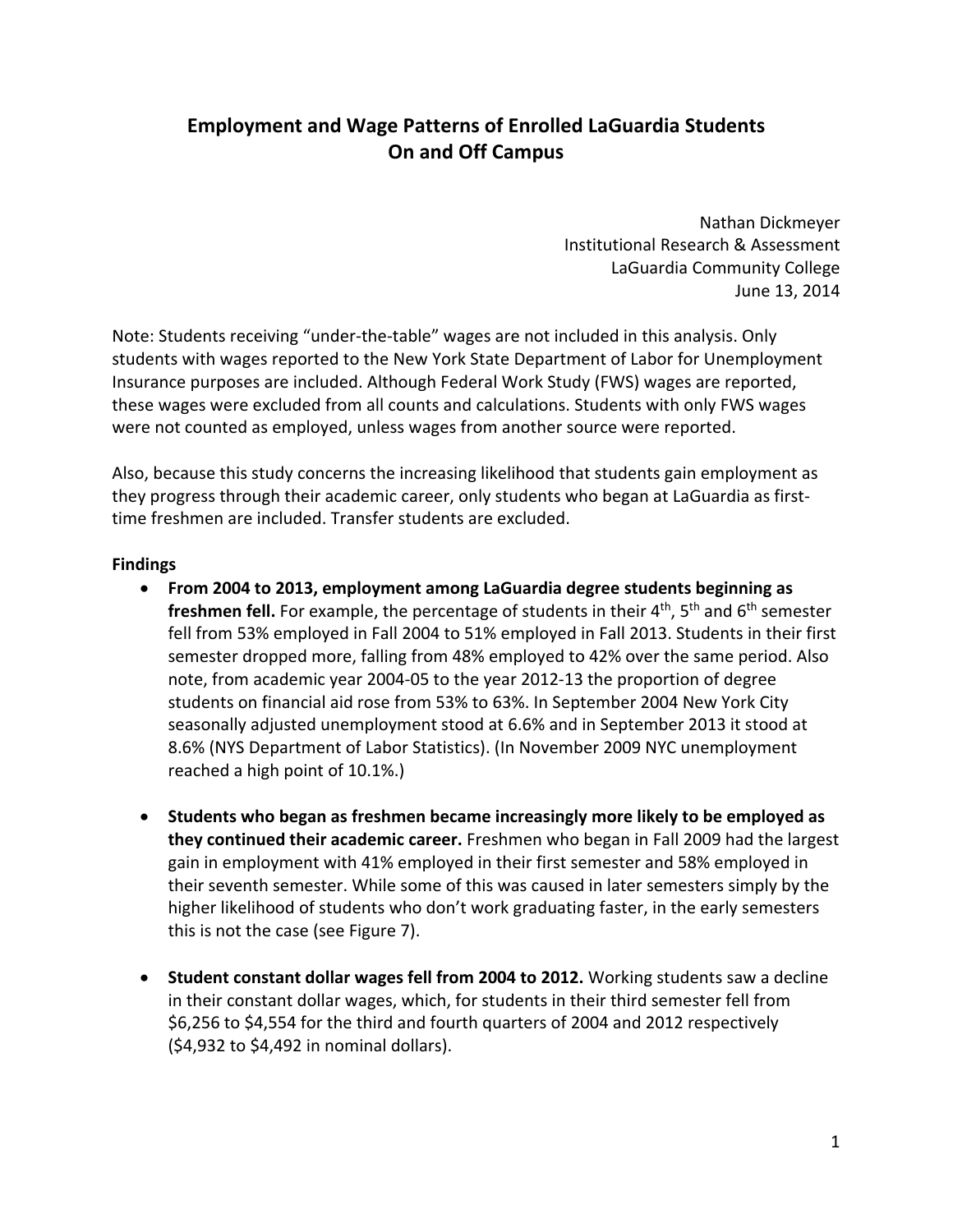- **Students appear to work more the longer they attend LaGuardia.** Constant dollar wages increased with each semester of attendance. Third and fourth quarter average constant dollar wages increased from \$5,366 in Fall 2008 to \$9,993 in Fall 2012 for students who began as freshmen in Fall 2008. This is an 86% increase or about a 15% increase on average per year. An increase of that magnitude is not likely to have come from wage increases.
- **Students who are not working are more likely to graduate in any given semester.** Although, except for the first semester, working students do not appear to be more likely to drop out, the Fall 2008 freshmen who earned reported wages in any semester were less likely to graduate in that semester than those who did not report wages.

## **Methodology notes**

- Employment and wage data come from the New York State Department of Labor unemployment insurance contribution records under a data sharing agreement with CUNY. Data are held in a secure environment available only to two researchers who have been trained in DOL confidentiality standards and who have signed confidentiality agreements. No salary or employment averages are derived from cells of ten people or fewer with nearly all at least one hundred in size. All temporary files have been erased.
- Cohorts are followed by semester of attendance and thus do not exactly follow calendar years. All students in their third semester from a cohort, regardless of the actual date of the semester, are combined. The majority of freshmen students from Fall 2008, for example, however, attended their third semester in Fall 2009. Those who took a semester off, however, would have attended during some other calendar semester.
- Several non-cohort graphs do not show spring semesters. Fall semesters include much of the summer and tend to show heavier employment and higher wages. Including spring semesters produces "saw‐tooth" graphs that are hard to read.

#### **Summary**

 There are no surprises in these data, but we hope the numerical support given to anecdotal information is helpful. Many students work. The longer they study, the more likely they are to work and the more they work. They don't make much money. Summer is better than winter for earning.

 While working does seem to disadvantage the chances of graduating in any semester, only the differences in semesters six and seven are statistically significant.

# **Acknowledgments**

 Erez Lenchner prepared the DOL data files, adding semester/session indicators linked to the quarters and reformatting identification numbers. Jeffrey Weintraub added two tables to the IR&A data warehouse that contain information on enrollment and graduation information from three primary, but unconnected, CUNY data systems. Their work made these analyses possible.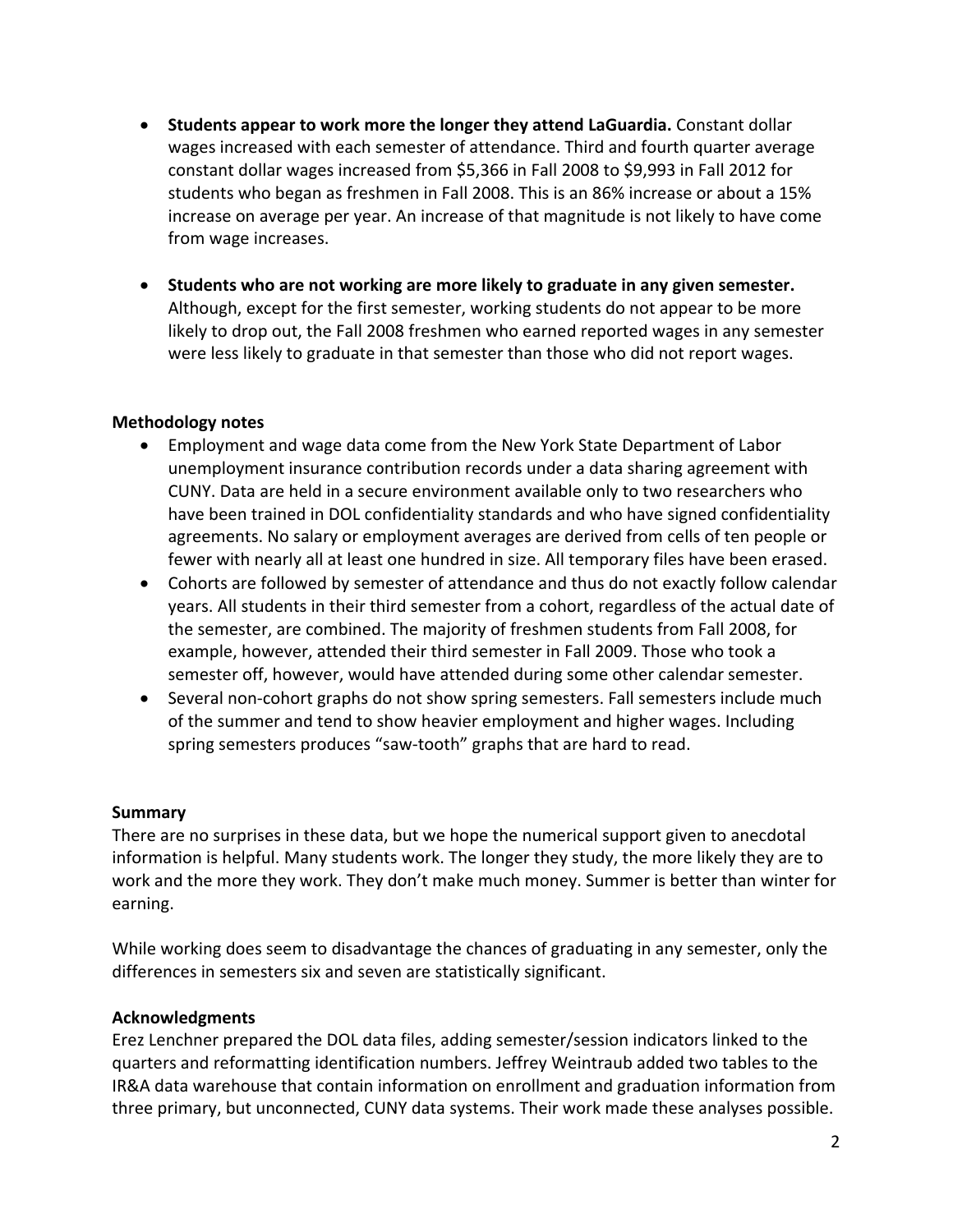## **Data Graphs and Explanations**



#### **Figure 1**

 Figure 1 shows the percentage of students who began as freshmen who were reported as having any wage, excluding Federal Work Study, in the six‐month periods from July to December that contains each Fall I semester.

 Each of the Fall semesters shown gives the percentage employment among students, broken down by the number of semesters that the student had attended LaGuardia at that time. The lowest, blue line, for example, shows the average July through December employment percentage of students (excluding Federal Work Study employment) in their first semester of attendance. Thus, for any given Fall semester on the horizontal axis, one can see the average percentage of employment for students with five different levels of college experience, from first semester to those with seven or more semesters of attendance.

 In general, employment declined from Fall 2005 through Fall 2010 for most cohorts at the same levels of college experience.

 In general, students in any given semester who have been longer in attendance also are more likely to be employed. There are exceptions, however. In Fall 2009 and Fall 2010, for example,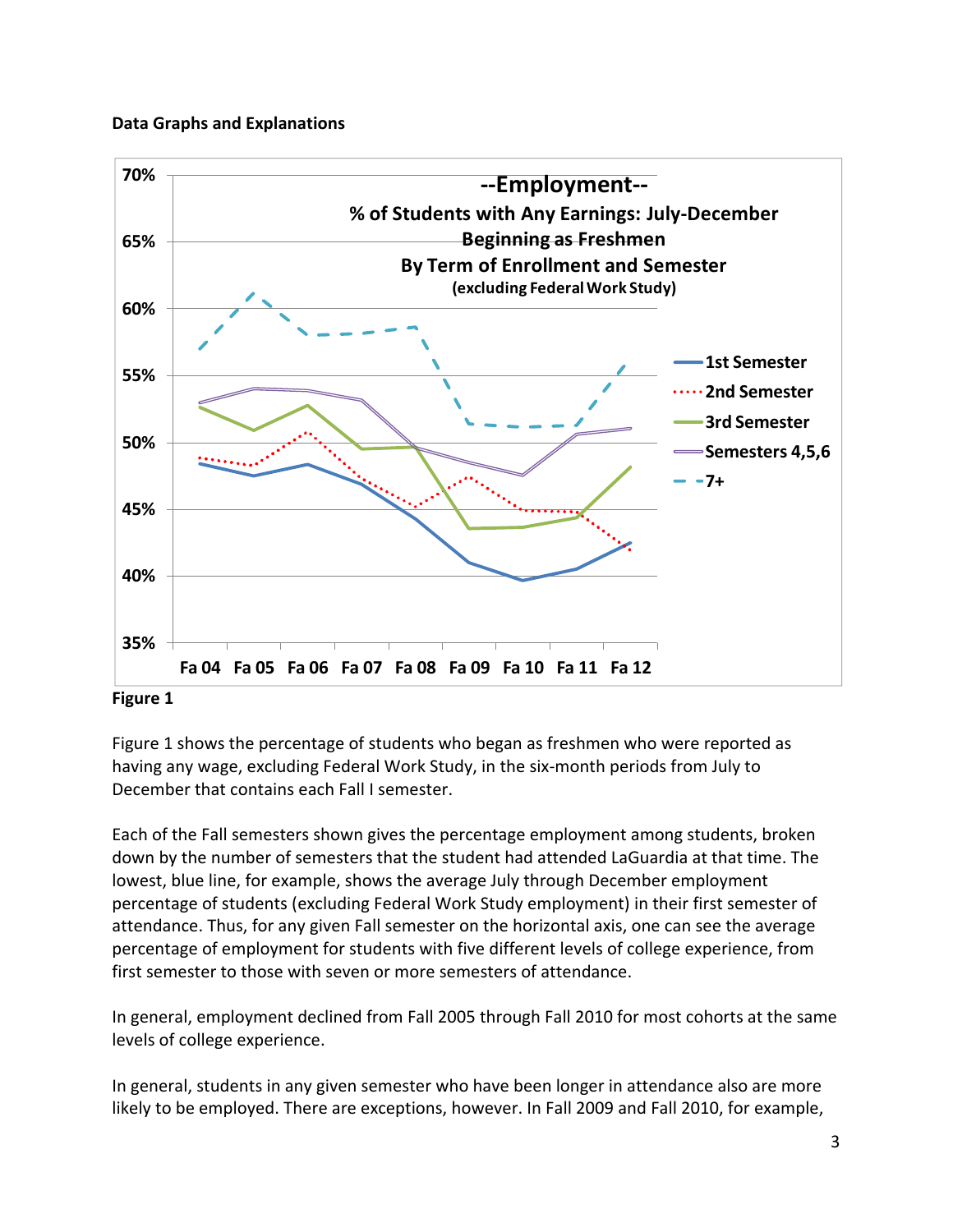students in their second semester were more likely to be employed than students in their third semester.



 **Figure 2**

 Figure 2 follows the employment percentages of students in five cohorts. Only Fall 2008 and Fall 2009 have enough history to show seven semesters of attendance.

 With one exception (Fall 2008 cohort between the first and second semesters) cohorts show increasing probability of employment with each semester of attendance.

Those freshmen who began in Fall 2009 show the fastest gain in employment.

 The Fall 2012 cohort already has higher levels of employment in the second semester than all the other cohorts shown in that semester.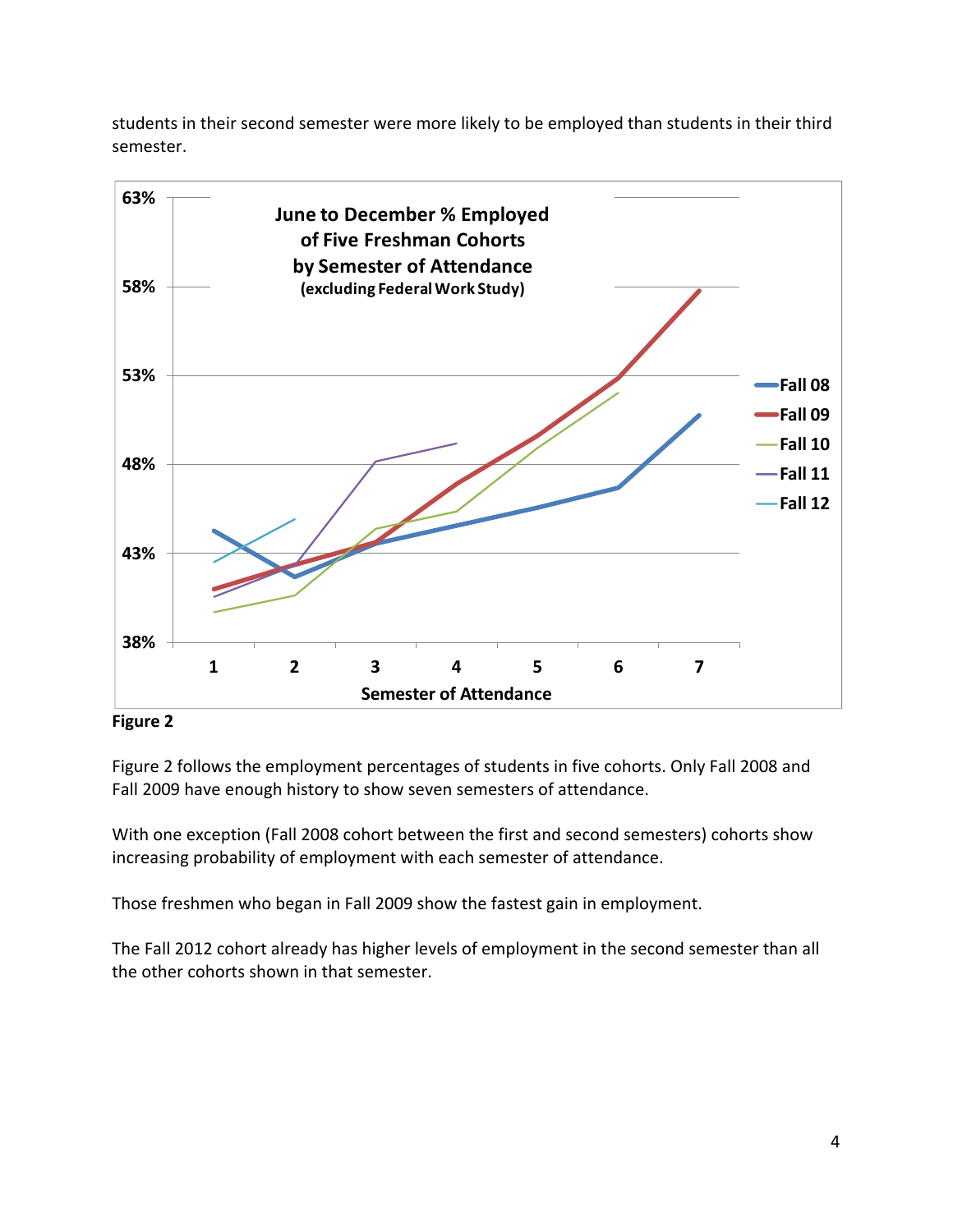

 Figure 3 shows average six‐month (July to December) wages for working students, enrolled in Fall semesters 2004 through Fall 2012 by the number of semesters of attendance. All dollars are restated in constant 2013 dollars. Federal Work Study wages have been excluded.

 Strangely, students in their third semester made less than students in their second semester in each of the Fall semesters shown.

 With that exception, however, the longer that a student had been in attendance, the higher the wage. In Fall 2012, if we assume all students made \$10/hour, then working first semester students worked 16 hours per week and students in their 4<sup>th</sup>, 5<sup>th</sup> or 6<sup>th</sup> semester worked 23 hours per week. If, on the other hand, we assumed that all working students worked 15 hours per week, first semester students made \$11/hour, while students in 4<sup>th</sup>, 5<sup>th</sup> or 6<sup>th</sup> semester made \$16/hour, equivalent to an annual increase of about eight per cent. While "a little of both" undoubtedly occurred, the increase in hours would be more likely for students not gaining a degree.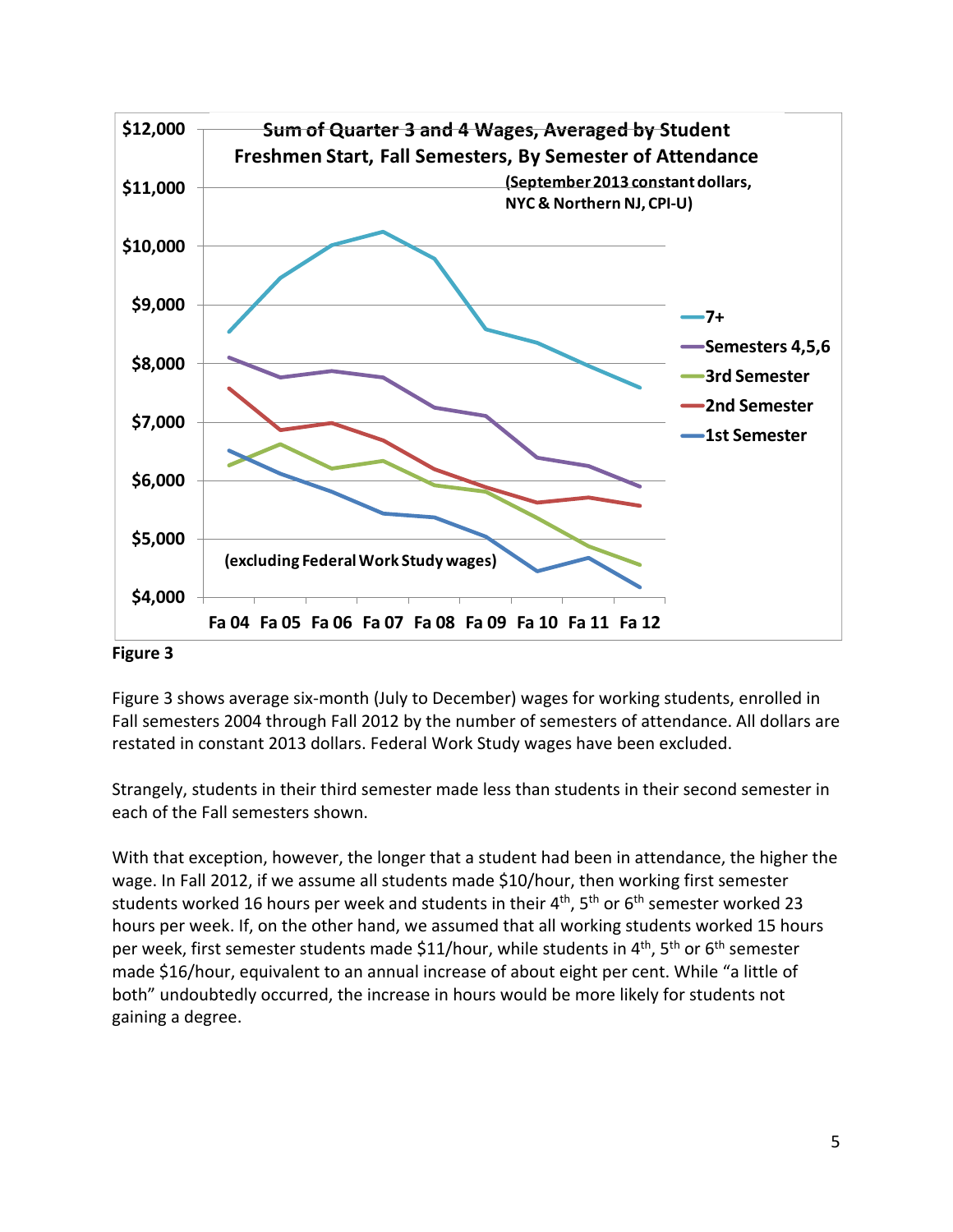

 Figure 4 shows the changes in average constant dollar six‐month wages of students by Fall freshman cohorts. The largely spring semesters shown as even‐numbered semesters of attendance generally show a decrease in wages.

 Later cohorts show a small decline in average wage in each new cohort's Fall first semester, except Fall 2011, parallel with the decline in employment shown in Figure 2, even though non‐ working students are not included in the average wage. From Fall 2008 through Fall 2010 each succeeding cohort of students was less likely to be working and less likely to make as much as the preceding cohort.

 The rise in wages for the Fall 2008 cohort is very large. Once again, calculating hours, assuming \$10/hour throughout the period, gives an increase in hours of from 20 hours in the first semester to 38 in the tenth. If we assume a steady 15 hour work week, however, the average wage would go from \$14/hour to \$25/hour over the ten semester (five year) period.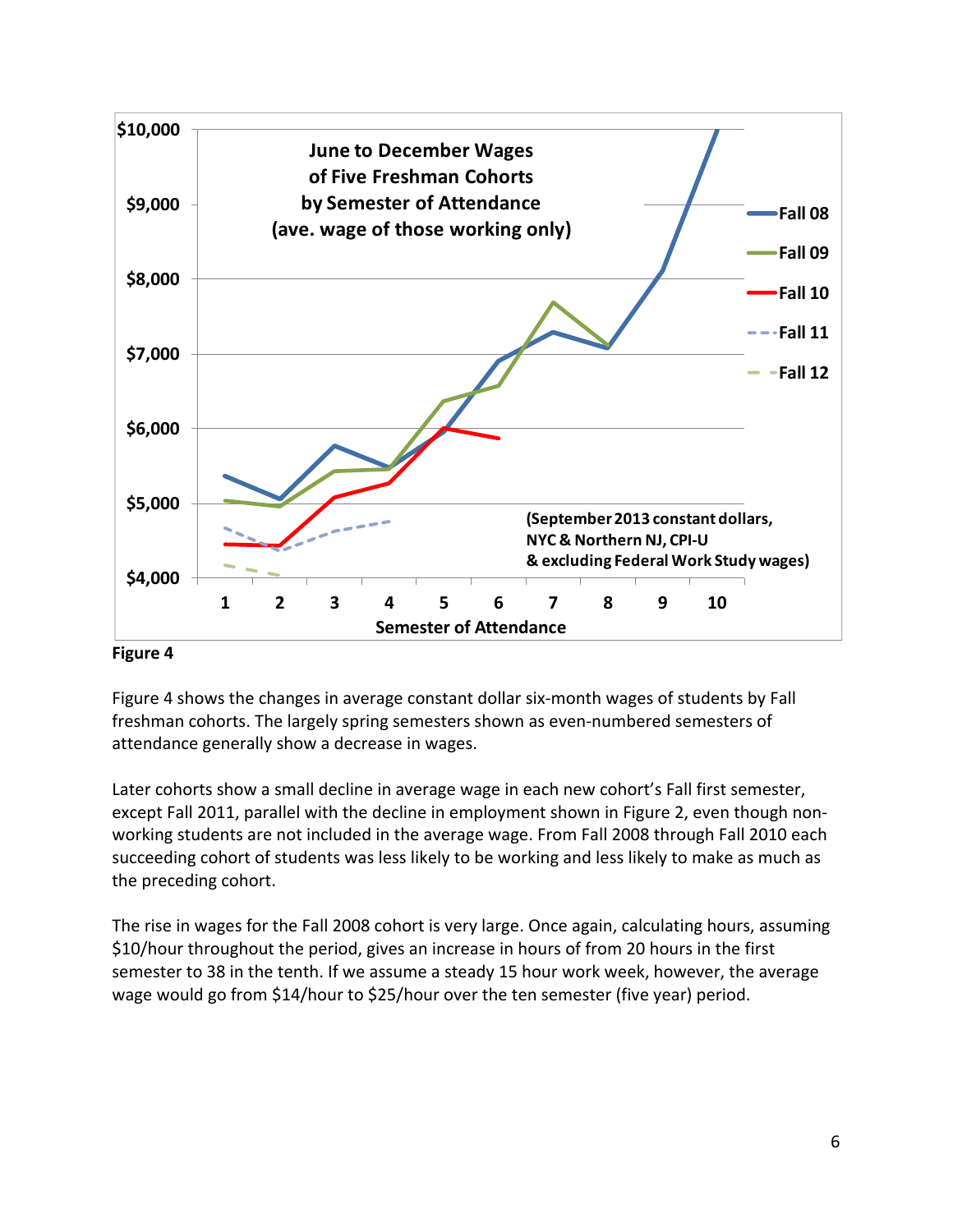

 The blue line in Figure 5 shows the percentage of students who failed to return in any semester out of all those who were employed. The red line shows the percentage of those who failed to return to LaGuardia among those who were not employed that semester. These statistics are for a single cohort, the Fall 2008 freshmen cohort.

 The only semester where employment may be a factor in dropping out is the first. Working students in the first semester appear more likely to drop out, and the difference is statistically significant. After that, there is no difference in the probability of dropping out. We will need to examine more cohorts before we would claim that employment is a factor in dropping out, even in the first semester.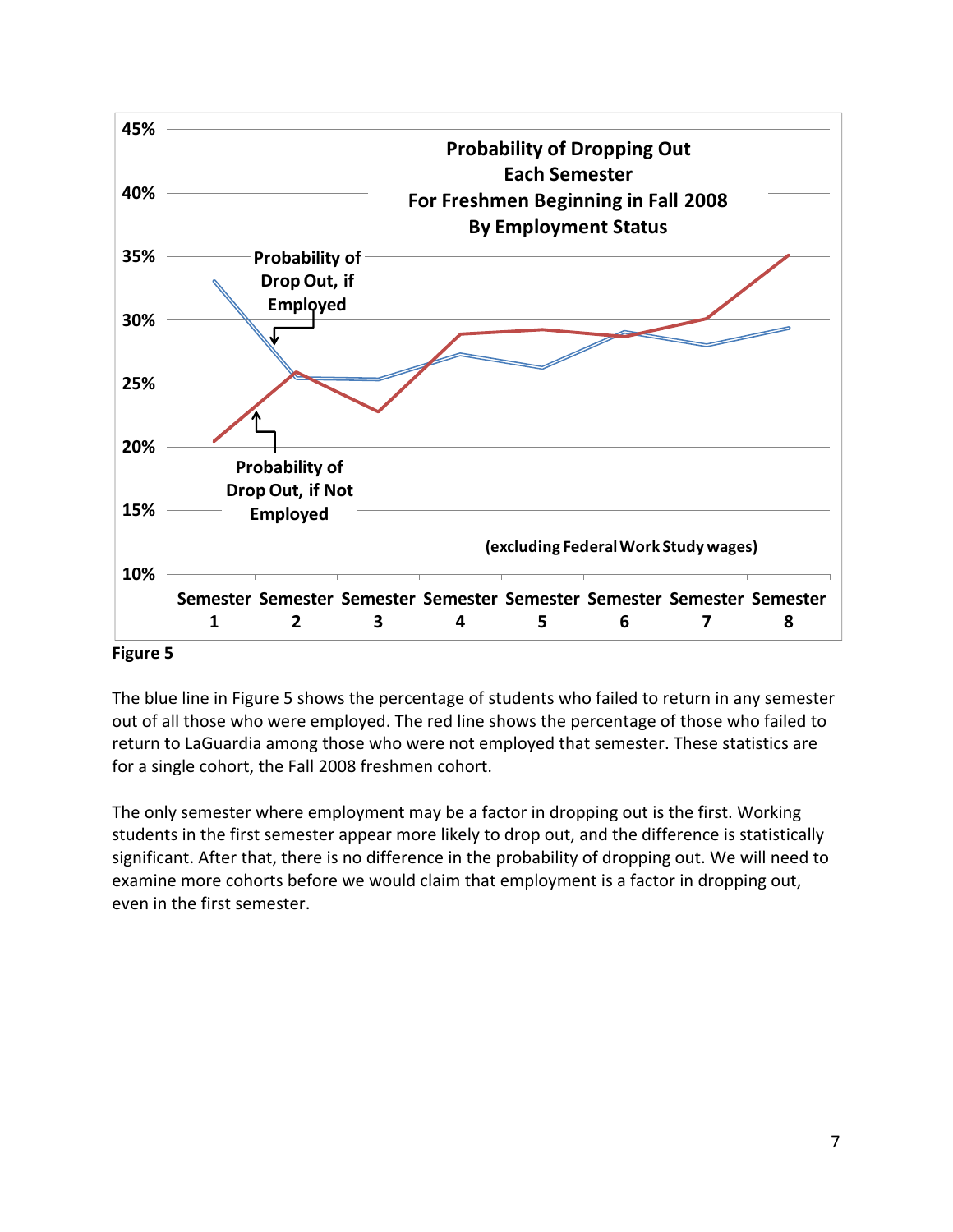

 The blue line in Figure 6 shows the percentage of students who graduated in that semester out of all those who were employed. The red line shows the percentage of those who graduated that semester among those who were not employed that semester. These statistics are for a single cohort, the Fall 2008 freshmen cohort.

 In all semesters the probability of graduating that semester was higher for non‐working students. Nevertheless, statistical significance is only achieved in the sixth and seventh semesters.